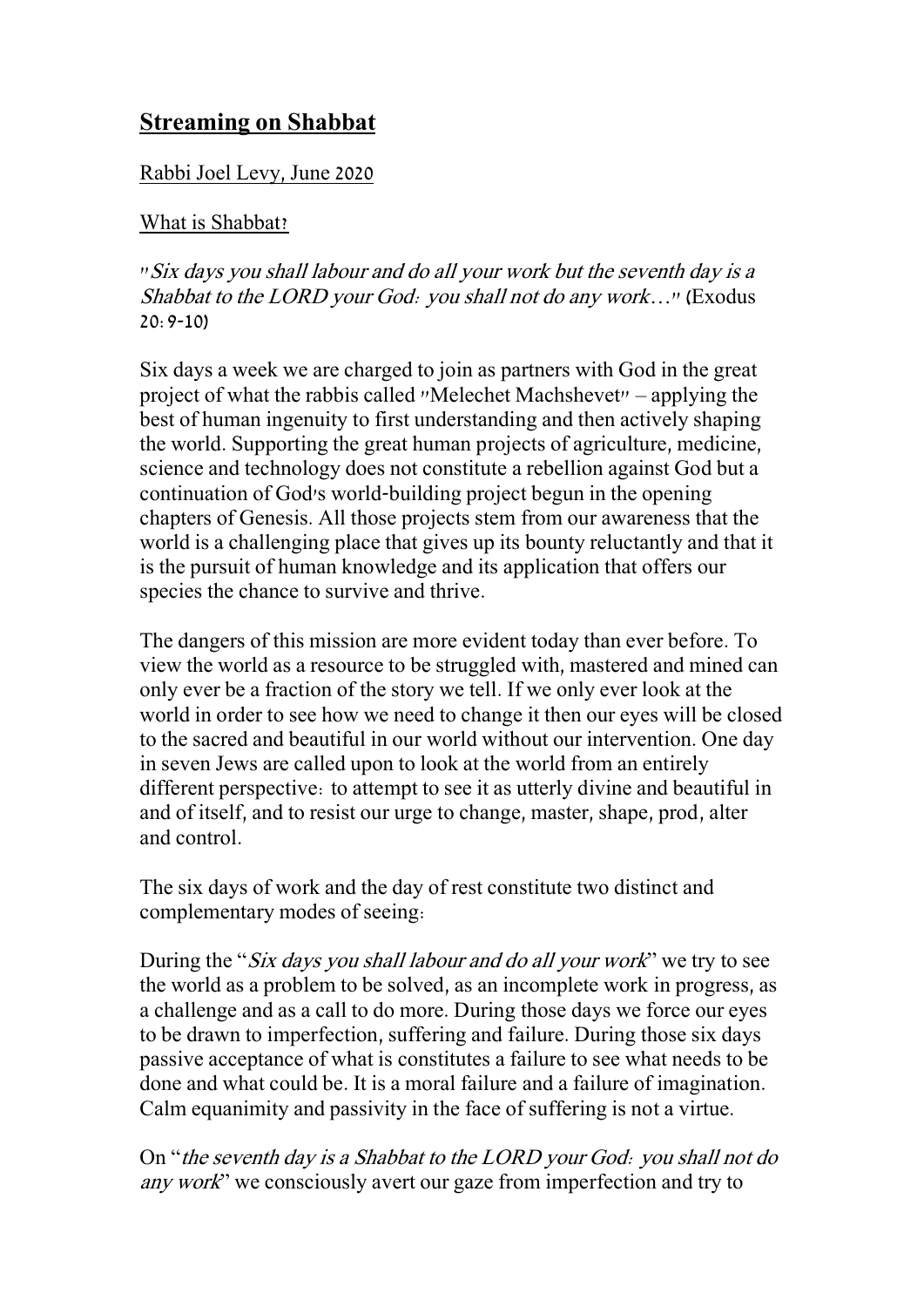open our eyes to the complete and astonishing giftedness of our universe. We try to walk through that world with awe and appreciation, to see glory in each and every demonstration of its abundance. We try to open our eyes anew to perfection. We practice gratitude and thanks for our lot, for what we have received.

To live permanently in either world would constitute an error that is at once psychological, ecological and spiritual. To live forever in the six days is to live forever in a demanding darkly flawed world - too painful to consider. To live forever in Shabbat would be a blinkered insult to real suffering and would halt all progress and development.

The early rabbinic tradition framed a series of precise spiritual disciplines, the Shabbat prohibitions that push us to release our urge to master and allow us simply to be. These prohibitions were built up over millennia and constitute a profound attempt to define and refine what it means to actively shape the world on the one hand, and to passively love it, accept it and see it as a perfect gift from God on the other on the other.

These prohibitions are not limited to the area of professional work for which we are paid. They also include leisure activities which we volunteer to undertake. Indeed that distinction between work and leisure comes very late in the evolution of human civilization and it barely enters the rabbinic debate.

## How does the use of computers fit into those rules?

Although humans had not yet mastered the manipulation of electricity when the classical halacha was formulated, the halachic system clearly had to respond to that new technology and to determine how it fitted into early conceptions of what constituted the active mastery of nature. At first glance and in a non-technical sense the modern development of high technology seems to constitute an obvious attempt to exercise a high degree of mastery over the world. However, all Shabbat prohibitions involve substantially altering the world in some specific and observable way. What aspects of computer use might constitute an attempt to actively shape and change the world in a way that technically violates the Shabbat laws?

We broadly accept the findings of Rabbi Daniel Nevins' comprehensive teshuva on electricity and electronics on Shabbat which concludes that the use of electricity per se is not a d'oraitah or Torah level violation; it is inherently more akin to turning on a tap causing water to flow from one place to another. Turning on a tap is an exercise in mastery but is not one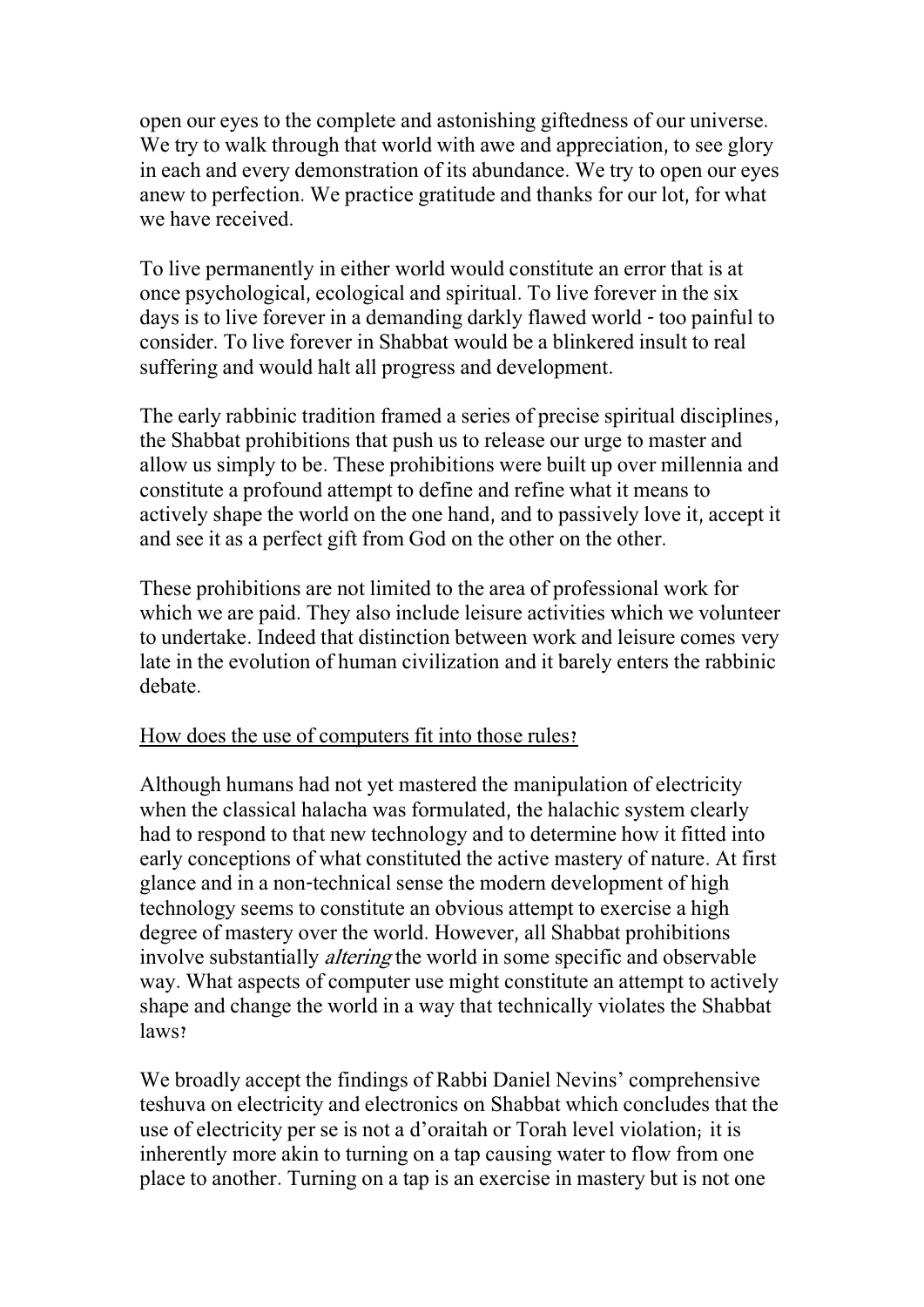that alters the world in a significant enough way to constitute a d'oraitah or Torah level Shabbat violation. The use of electricity only constitutes such a violation when it is used for a Torah forbidden purpose, like cooking or one of the other 39 malachot listed in the Mishnah (Shabbat  $7:2$ ).

Included on that list are the primary ways that humans and their ancestors learned to control their world over the last two million years, from the beginnings of organised hunting ( $\approx$ 2m years), to the kindling of fire ( $\approx$ 1m years), to the making of thread (≈100k years), to agriculture (≈12k years) and the creation of textiles (≈8k years) At the very end of that list chronologically comes the technology of writing which is understood to be about 5,000 years old. The Mishnah prohibits "writing two letters" and "erasing in order to write two letters" on Shabbat. These final prohibitions are different from the others in that they address our new ability to store and manipulate abstract symbols representing spoken language. Reading on Shabbat is permitted but recording and erasing these new symbols is not. The invention of writing has had a huge effect on recent human history and allowed for the development of ever greater control over the world. The earliest writing was probably on clay tablets but there is a clear line from there to our contemporary manipulation of mass data using digital technology. Nevins holds, and we accept, that one key problem with the use of computer technology on Shabbat lies with the halachic categories of koteiv, writing and mochek, erasing.

In classical halacha the prohibition of koteiv is d'oraitah (Torah level) when the writing is permanent (e.g. in ink) and d'rabbanan, on a lower rabbinic level, when it is temporary (e.g. in sand on a seashore or water vapour on a window). Typing on an old-fashioned typewriter is a toledah (d'oraitah level offshoot) of writing and is equally biblically prohibited, as is painting and drawing with permanent markers.

Any typing into a computer keypad, for example to enter an address to activate a video link, would be prohibited rabbinically if it creates a "temporary" mark and might well be a biblical transgression if that mark is understood to be "permanent". Internet servers create long term records of our typed interactions with the internet which might contribute to this transgression.

There is another more complex question about whether all writing, recording and erasing of *digital* data also falls into the category of *koteiv*. For those who follow that maximal but coherent line of reasoning, the limits on the use of high technology are clearly much more severe.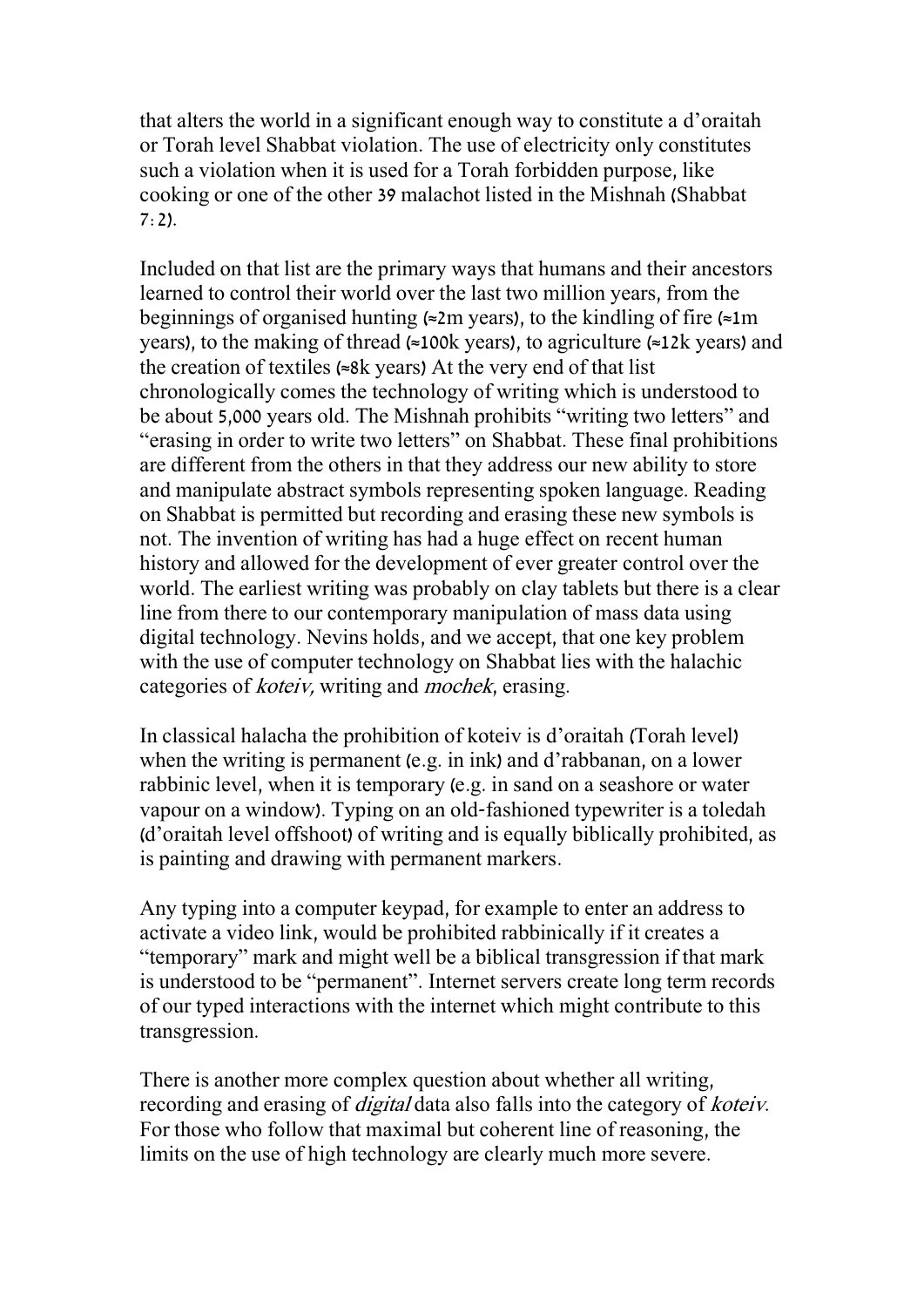Even for those who do not consider computer use to be prohibited intrinsically on a d'oraitah level they are most likely still prohibited by rabbinic decree. Broadly speaking rabbinic Shabbat prohibitions, designed to protect or "create a fence for the Torah", were enacted in order to prohibit actions that might lead to breaking Shabbat more directly, are similar to other biblically prohibited activities or are not in keeping with the spirit of Shabbat.

All that being said there are legitimate halachically mandated reasons for actively using computers on Shabbat, first and foremost being "pikuach nefesh" (the saving of life). Less extreme reasons for leniency include "Sha'at Ha'Dechak" (the pressing needs of the hour) and "Kavod HaBeriot" (the need to protect human dignity). In general it is far, far easier to justify overturning d'rabbanan than d'oraitah prohibitions.

In opening up the possibility for the use of streaming on Shabbat we are asserting that in the absence of "pikuach nefesh" and under current circumstances, all computer use must avoid overt d'oraitah transgressions. The use of computer keyboards is strictly prohibited. Communities that choose to avail themselves of this temporary heter, permission, will need to use technology similar to full time security cameras that are switched on prior to Shabbat or the festival and which then operate free of human intervention for the duration of the holyday. People wishing to view these videos will need to be supplied with appropriate codes and keys to be able to switch on those live streams prior to the Shabbat or festival and to then not touch them for the duration of the holy day.

Rabbi Jeremy Gordon has framed the type of computer use that will be permitted in the NLS as follows:

There are ways to stream in a minimally halachically invasive manner, which we will utilise. This entails the installation of a 'set and forget' system using PTZ (pan-tilt-zoom) cameras driven by AI. The stream will be embedded in the Synagogue's website and will broadcast from before Yom Tov until after Yom Tov, functioning similarly to the Synagogue's existing security camera set-up. We will circulate technical guidance and otherwise support members who request assistance in setting up their viewing computers before Yom Tov so as to run through Yom Tov broadcasting such visuals and audio as appear in front of the cameras without the need for direct interaction with the computer at home.

Under normal circumstances all use of computer screens, even that which we are permitting here, is prohibited. Our deep long-term aspiration is to build communities committed to holydays away from this wonderful new